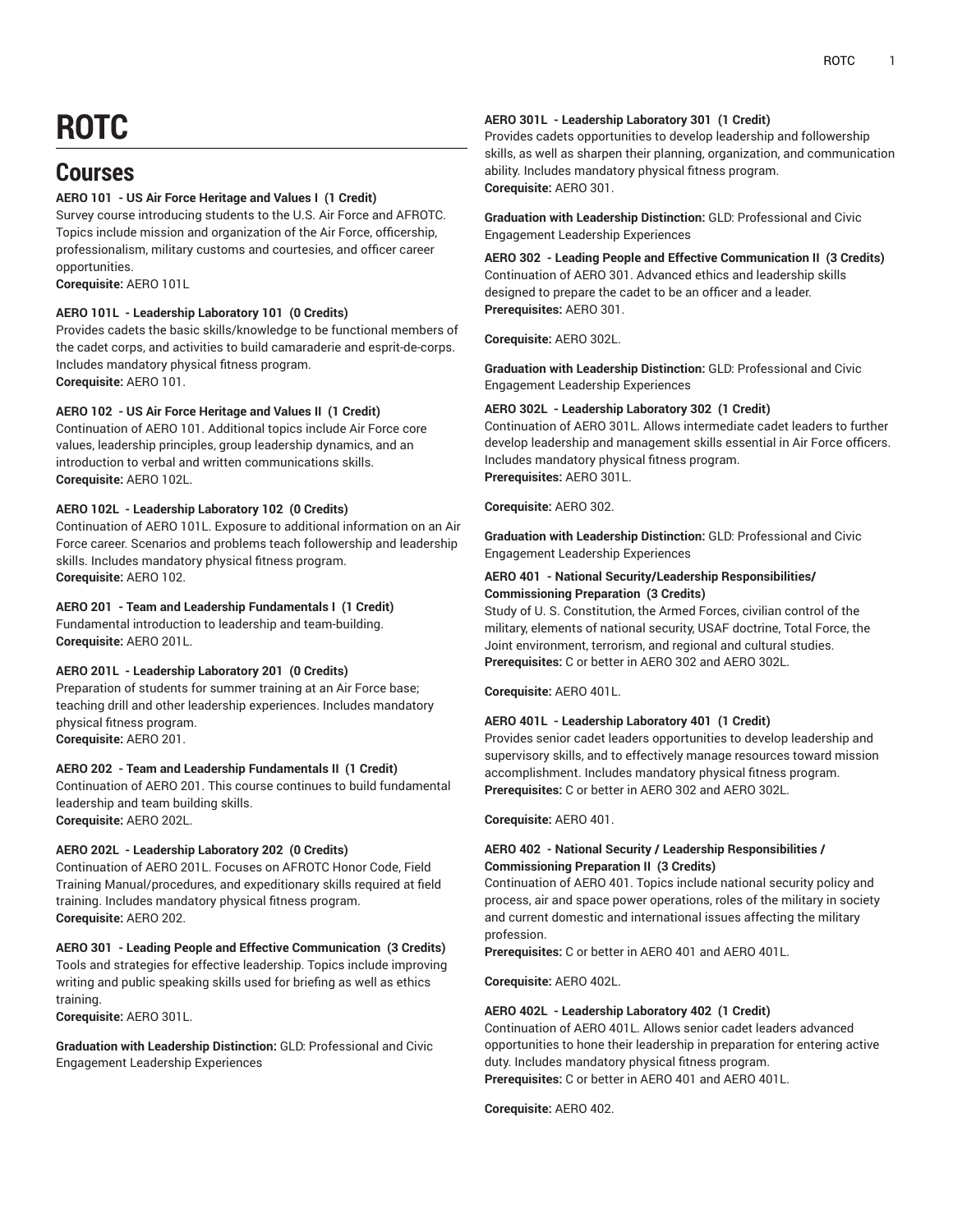## **AERO 499L - Extended Cadet Leader Leadership Laboratory (0 Credits)**

Provides extended cadet leaders opportunities to continue developing leadership, managerial, and communication skills, and to mentor junior cadet corps members. Includes mandatory physical fitness program. **Prerequisites:** AERO 402L.

### **ARMY 101 - Introduction to Army Fundamental Tactics (1 Credit)**

Introduces cadets to the Army and the Profession of Arms. **Corequisite:** ARMY 101L.

### **ARMY 101L - Lab in Military Science I (1 Credit)**

This is a supervised experience between USC and Military Professionals, in which students will conduct various training requirements for a future commissioned officer. This course will focus on the fundamental of Military drill, customs, traditions, and special areas of knowledge required of future lieutenants.

**Corequisite:** ARMY 101.

### **ARMY 102 - Foundations of Agile and Adaptive Leadership (1 Credit)**

Continuation of ARMY 101. Builds on the introduction to the Army and the Profession of Arms.

**Corequisite:** ARMY 101L.

### **ARMY 102L - Lab in Military Science II (1 Credit)**

This is a supervised experience between USC and Military Professionals, in which students will conduct various training requirements for a future commissioned officer. This course will focus on the fundamental of Military drill, customs, traditions, and special areas of knowledge required of future lieutenants.

**Corequisite:** ARMY 102.

### **ARMY 201 - Leadership and Decision Making (2 Credits)**

Exploration of tactical leadership strategies, team dynamics, historical leadership theories and developing leadership attributes. **Corequisite:** ARMY 201L.

**Graduation with Leadership Distinction:** GLD: Professional and Civic Engagement Leadership Experiences

### **ARMY 201L - Lab in Military Science III (1 Credit)**

This is a supervised experience between USC and Military Professionals, in which students will conduct various training requirements for a future commissioned officer. This course will focus on the fundamental of Military drill, customs, traditions, and special areas of knowledge required of future lieutenants.

**Corequisite:** ARMY 201.

### **ARMY 202 - Army Doctrine and Team Development (2 Credits)**

Soldier skills, including map reading and land navigation. Introduces Army troop-leading procedures through practical exercises and principles of war using historical events. Note: Two lectures and leadership laboratory per week.

**Corequisite:** ARMY 202L.

### **ARMY 202L - Lab in Military Science IV (1 Credit)**

This is a supervised experience between USC and Military Professionals, in which students will conduct various training requirements for a future commissioned officer. This course will focus on the fundamental of Military drill, customs, traditions, and special areas of knowledge required of future lieutenants.

**Corequisite:** ARMY 202.

### **ARMY 301 - Training Management and War Fighting Function (3 Credits)**

Classroom instruction on Army Publications and Doctrine, War Fighting Functions and the Branches of the Army, Oral Presentations, as well as dedicated leadership labs focusing on Field Craft, Marksmanship, and Individual, Team, and Squad Movement Techniques. **Corequisite:** ARMY 301L.

**Graduation with Leadership Distinction:** GLD: Professional and Civic Engagement Leadership Experiences

### **ARMY 301L - Lab in Military Science V (1 Credit)**

Lab in Military Science ARMY 301L is a supervised experience between USC and Military Professionals, in which students will conduct various training requirements for a future commissioned officer. This course will focus on the fundamentals of Military drill, customs, traditions, and special areas of knowledge required of future lieutenants. **Corequisite:** ARMY 301.

### **ARMY 302 - Adaptive Leadership and Tactical Operations (3 Credits)**

Continuation of ARMY 301. Classroom instruction on Army Publications and Doctrine, War Fighting Functions and the Branches of the Army, Oral Presentations, as well as dedicated leadership labs focusing on Field Craft, Marksmanship, and Individual, Team, and Squad Movement Techniques.

**Prerequisites:** C or better in ARMY 301.

**Corequisite:** ARMY 302L.

**Graduation with Leadership Distinction:** GLD: Professional and Civic Engagement Leadership Experiences

### **ARMY 302L - Lab in Military Science VI (1 Credit)**

Lab in Military Science ARMY 302L is a supervised experience between USC and Military Professionals, in which students will conduct various training requirements for a future commissioned officer. This course will focus on the fundamentals of Military drill, customs, traditions, and special areas of knowledge required of future lieutenants. **Corequisite:** ARMY 302.

### **ARMY 399 - Independent Study (1-3 Credits)**

Creative projects, including research and design, which are supervised on an individual basis and which fall outside the scope of formal courses. May be repeated for credit.

### **ARMY 400 - Nurses Summer Training Program Clinical Elective (3 Credits)**

A 3-week summer nursing experience conducted at an Army hospital in the United States, Europe, or Asia that orients the cadet nurse to the mission of the U.S. Army Medical Department and its health care delivery system. It provides a minimum of 120 hours of clinical experience to develop nursing, leadership, administrative, and interpersonal skills. **Prerequisites:** completion of the Leadership Development Assessment Course [LDAC], NURS 412 or its equivalent, acceptance into any Army ROTC, and enrolled Army ROTC Nursing Cadets.